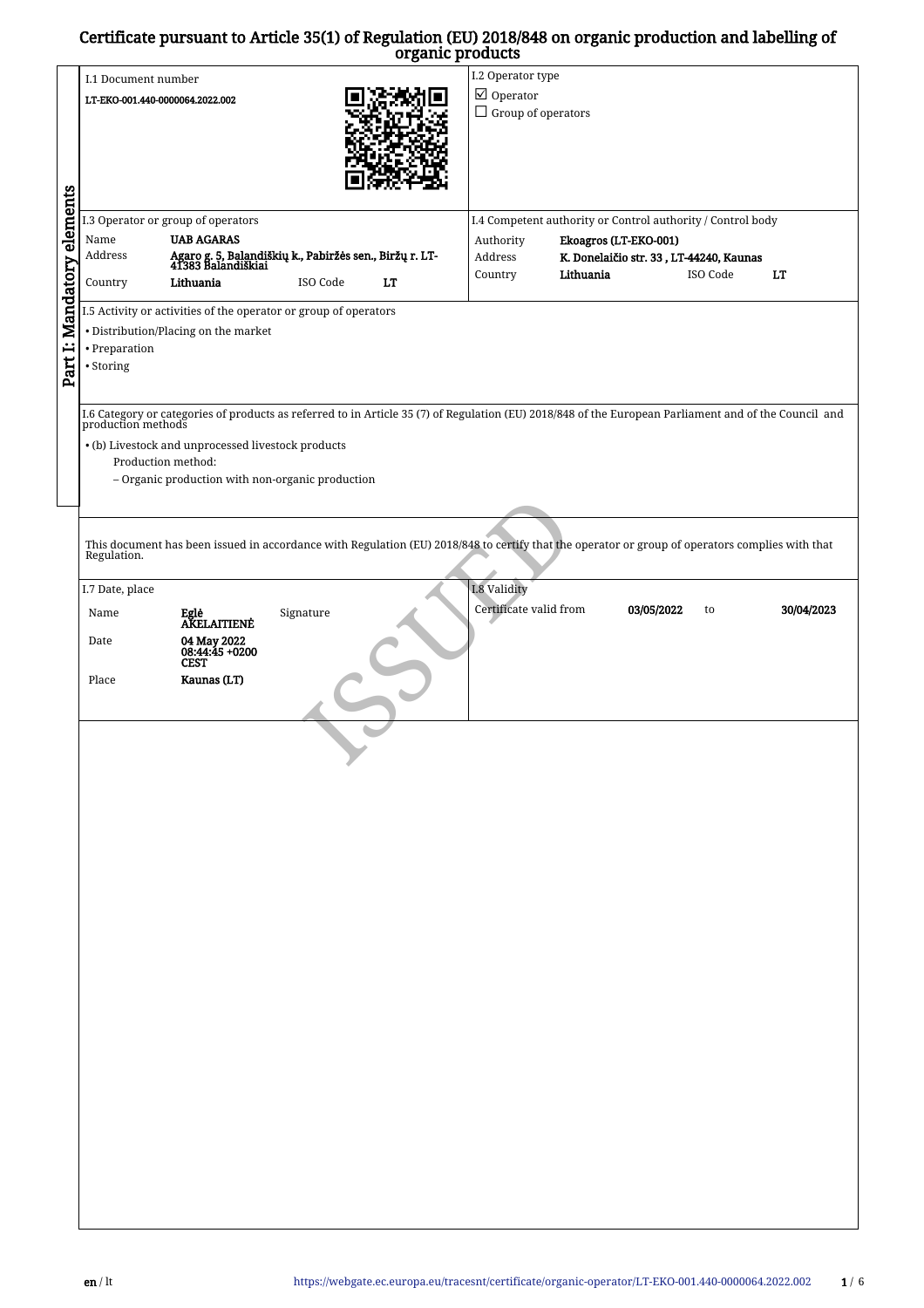## Certificate pursuant to Article 35(1) of Regulation (EU) 2018/848 on organic production and labelling of organic products

|                   | urganne prouueto                                                                                                              |                                                                                                                                                       |         |
|-------------------|-------------------------------------------------------------------------------------------------------------------------------|-------------------------------------------------------------------------------------------------------------------------------------------------------|---------|
|                   | II.1 Directory of products                                                                                                    |                                                                                                                                                       |         |
|                   | Name of the product                                                                                                           | Combined nomenclature (CN) code as referred to in Council<br>Regulation (EEC) No 2658/87 for products within the scope of<br>Regulation (EU) 2018/848 |         |
| elements          | Jautienos skerdena atšaldyta/beef carcass chilled                                                                             |                                                                                                                                                       | Organic |
|                   | Jautienos apvalainoji išorinė kumpinė atvėsinta/brandinta/<br>sušaldyta/ beef eye round chilled/frozen/ aged                  |                                                                                                                                                       | Organic |
|                   | Jautienos nugarinė atvėsinta/brandinta/sušaldyta/ beef<br>striploin chilled/frozen/aged                                       |                                                                                                                                                       | Organic |
|                   | Jautienos antrekotinis apvalainis<br>atvėsinta/brandinta/sušaldyta / beef cube roll chilled/ frozen/<br>aged                  |                                                                                                                                                       | Organic |
| Specific optional | Jautienos mentė atvėsinta/brandinta/sušaldyta/ beef shoulder<br>chilled/frozen/aged                                           |                                                                                                                                                       | Organic |
|                   | Jautienos sprandinė atvėsinta/brandinta/sušaldyta / beef<br>chuck chilled/fozen/aged                                          |                                                                                                                                                       | Organic |
|                   | Jautienos storoji mentinė atvėsinta/brandinta/sušaldyta/ beef<br>blade bolar chilled/fozen/aged                               |                                                                                                                                                       | Organic |
| Ë                 | Jautienos vidinė sprandinė atvėsinta/brandinta/sušaldyta/<br>beef chuck tender chilled/ fozen/ aged                           |                                                                                                                                                       | Organic |
| Part              | Jautienos pomentė atvėsinta/brandinta/sušaldyta/ beef feather<br>blade chilled/fozen/aged                                     |                                                                                                                                                       | Organic |
|                   | Jautienos priešmentė atvėsinta/brandinta/sušaldyta/ beef shin<br>and shank chilled/fozen/aged                                 |                                                                                                                                                       | Organic |
|                   | Jautienos išpjova atvėsinta/brandinta/sušaldyta/ beef<br>tenderloin chilled/ fozen/ aged                                      |                                                                                                                                                       | Organic |
|                   | Jautienos kumpio riešutėlis atvėsinta/brandinta/sušaldyta/<br>beef knuckle chilled/ fozen/ aged                               |                                                                                                                                                       | Organic |
|                   | Jautienos plokščioji išorinė kumpinė<br>atvesinta/brandinta/sušaldyta/ beef outside flat chilled/ fozen/<br>aged              |                                                                                                                                                       | Organic |
|                   | Jautienos apipjaustyta vidurinė kumpinė<br>atvėsinta/brandinta/sušaldyta/ beef topside chilled/ fozen/<br>aged                |                                                                                                                                                       | Organic |
|                   | Jautienos apvalioji kumpinė uodeginė/brandinta/sušaldyta /<br>beef rump chilled/fozen/aged                                    |                                                                                                                                                       | Organic |
|                   | Jautienos paslėpsninė atvėsinta/brandinta/sušaldyta/ beef<br>flank chilled/fozen/aged                                         |                                                                                                                                                       | Organic |
|                   | Jautienos krūtinė atvėsinta/brandinta/sušaldyta/ beef brisket<br>chilled/fozen/aged                                           |                                                                                                                                                       | Organic |
|                   | Jautiena iškaulinta 94/6 atvėsinta/sušaldyta/ beef trimming<br>(94/6) chilled/ fozen/ aged                                    |                                                                                                                                                       | Organic |
|                   | Jautiena iškaulinta 90/10 atvėsinta/brandinta/sušaldyta/ beef<br>trimming (90/10) chilled/ fozen/ aged                        |                                                                                                                                                       | Organic |
|                   | Jautiena iškaulinta 85/15 atvėsinta/brandinta/sušaldyta/beef<br>trimming (85/15) chilled/fozen/aged                           |                                                                                                                                                       | Organic |
|                   | Jautiena iškaulinta 80/20 atvėsinta/brandinta/sušaldyta/ beef<br>trimming (80/20) chilled/fozen/aged                          |                                                                                                                                                       | Organic |
|                   | Jautiena iškaulinta 70/30 atvesinta/brandinta/sušaldyta/ beef<br>trimming (70/30) chilled/fozen/aged                          |                                                                                                                                                       | Organic |
|                   | Jautienos riebalinė žaliava sušaldyta / beef outside fat chilled/<br>fozen/aged                                               |                                                                                                                                                       | Organic |
|                   | Jautienos papilvės stormena atvėsinta/brandinta/sušaldyta/<br>beef flank steak chilled/fozen/aged                             |                                                                                                                                                       | Organic |
|                   | Jautienos viršutinė uodeginės dalis<br>atvėsinta/brandinta/sušaldyta / beef cap of rump chilled/<br>fozen/aged                |                                                                                                                                                       | Organic |
|                   | Jautienos trikampė uodeginė atvėsinta/brandinta/sušaldyta/<br>beef rump tail chilled/ fozen/ aged                             |                                                                                                                                                       | Organic |
|                   | Jautiena nugarinė su kaulu ir išpjova<br>atvėsinta/brandinta/sušaldyta/ beef loin bone-in chilled/<br>fozen/ aged             |                                                                                                                                                       | Organic |
|                   | Jautienos smulkinta mėsa atvėsinta/brandinta/sušaldyta/ beef<br>mince meat chilled/ fozen/ aged                               |                                                                                                                                                       | Organic |
|                   | Jautienos nugarinės pjausniai atvėsinta/brandinta/sušaldyta/<br>beef striploin steak chilled/fozen/ aged                      |                                                                                                                                                       | Organic |
|                   | Jautienos vidurinės kumpinės pjausniai<br>atvėsinta/brandinta/sušaldyta/ beef topside steak chilled/<br>fozen/ aged           |                                                                                                                                                       | Organic |
|                   | Jautienos apvalainosios kumpinės pjausniai<br>atvėsinta/brandinta/sušaldyta/ beef eye round chilled/ fozen/<br>aged           |                                                                                                                                                       | Organic |
|                   | Jautienos sprandinės pjausniai atvėsinta/brandinta/sušaldyta/<br>beef chuck roll chilled/ fozen/ aged                         |                                                                                                                                                       | Organic |
|                   | Jautienos mėsa troškinimui atvėsinta/brandinta/sušaldyta/<br>beef for stew chilled/ fozen/ aged                               |                                                                                                                                                       | Organic |
|                   | Jautienos nugarinės su kaulu ir išpjova pjausniai<br>atvėsinta/brandinta/sušaldyta/ beef T-bone steak chilled/<br>fozen/ aged |                                                                                                                                                       | Organic |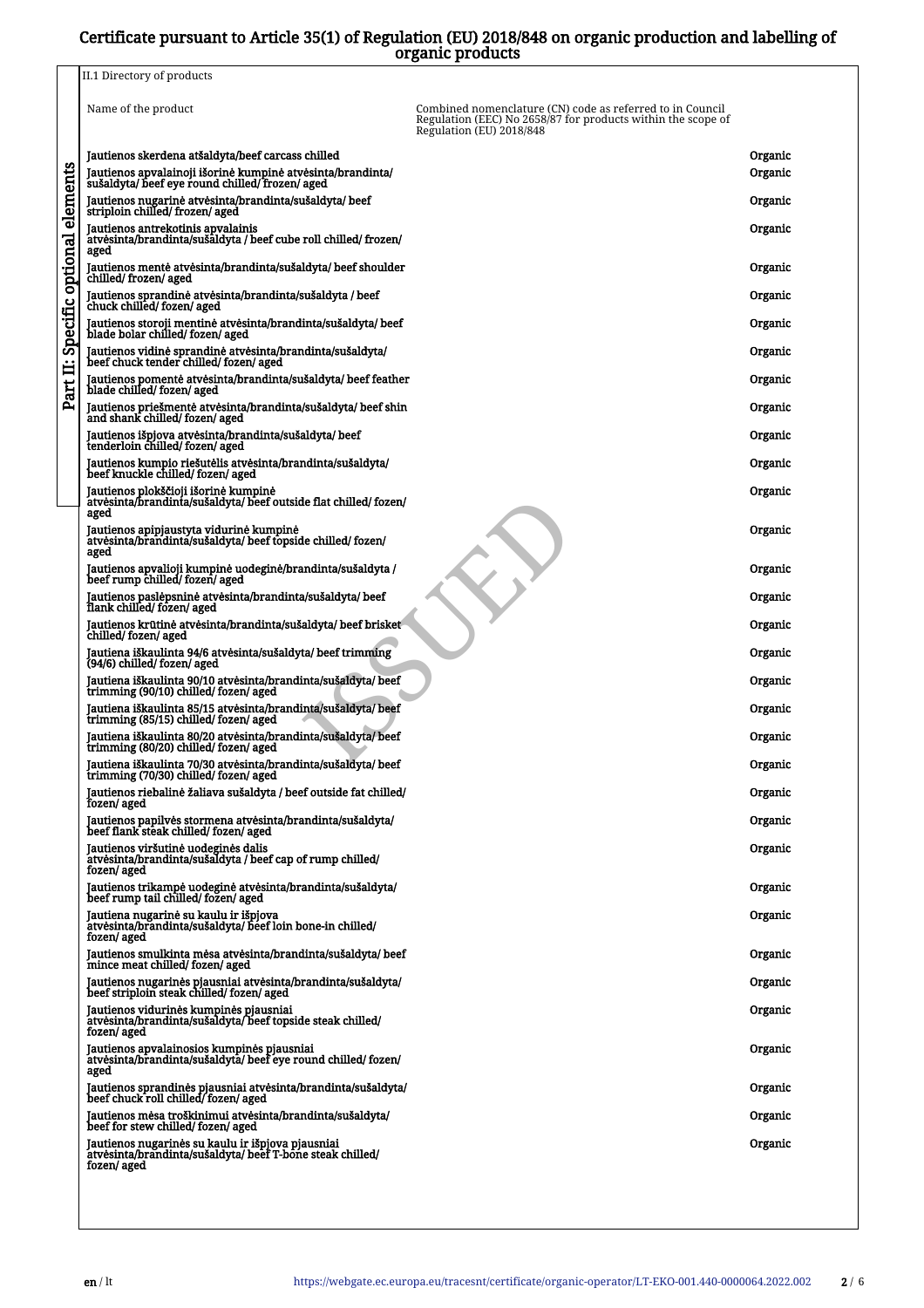## Certificate pursuant to Article 35(1) of Regulation (EU) 2018/848 on organic production and labelling of organic products

|                              |                                                                                                                                                                                                                                                                                                                                                                    | organic products                   |                                                                                  |         |  |  |  |  |  |
|------------------------------|--------------------------------------------------------------------------------------------------------------------------------------------------------------------------------------------------------------------------------------------------------------------------------------------------------------------------------------------------------------------|------------------------------------|----------------------------------------------------------------------------------|---------|--|--|--|--|--|
|                              | II.1 Directory of products                                                                                                                                                                                                                                                                                                                                         |                                    |                                                                                  |         |  |  |  |  |  |
|                              | Name of the product<br>Combined nomenclature (CN) code as referred to in Council<br>Regulation (EEC) No 2658/87 for products within the scope of<br>Regulation (EU) 2018/848                                                                                                                                                                                       |                                    |                                                                                  |         |  |  |  |  |  |
|                              | Jautienos antrekotinio apvalainio pjausniai<br>atvesinta/brandinta/sušaldyta/ beef cube roll steak chilled/<br>fozen/aged                                                                                                                                                                                                                                          |                                    |                                                                                  | Organic |  |  |  |  |  |
|                              | Jautieno plokščiosios kumpinės pjausniai<br>atvėsinta/brandinta/sušaldyta/beef outside flat steak chilled/<br>fozen/ aged                                                                                                                                                                                                                                          |                                    |                                                                                  | Organic |  |  |  |  |  |
|                              | H.1 Neperdirbta mėsa/H.1 Unprocessed meat                                                                                                                                                                                                                                                                                                                          |                                    |                                                                                  | Organic |  |  |  |  |  |
| Specific optional elements   | II.2 Quantity of products                                                                                                                                                                                                                                                                                                                                          |                                    |                                                                                  |         |  |  |  |  |  |
| II.3 Information on the land |                                                                                                                                                                                                                                                                                                                                                                    |                                    |                                                                                  |         |  |  |  |  |  |
|                              | II.4 List of premises or units where the activity is performed by the operator or group of operators                                                                                                                                                                                                                                                               |                                    |                                                                                  |         |  |  |  |  |  |
| Part II:                     | Address or geolocation                                                                                                                                                                                                                                                                                                                                             | Operator activity                  | Description of the activity or activities as referred to in point<br>5 of part I |         |  |  |  |  |  |
|                              | Biržų r. sav., Pabiržės sen., Balandiškių k.,<br>Agaro g. 5                                                                                                                                                                                                                                                                                                        | Preparation                        | Produktai išvardinti II.1 punkte/ products listed in part II.1                   |         |  |  |  |  |  |
|                              | Biržų r. sav., Pabiržės sen., Balandiškių k.,<br>Agaro g. 5                                                                                                                                                                                                                                                                                                        | Distribution/Placing on the market | H.1 Neperdirbta mėsa/ H.1 Unprocessed meat                                       |         |  |  |  |  |  |
|                              | Biržų r. sav., Pabiržės sen., Balandiškių k.,<br>Agaro g. 5                                                                                                                                                                                                                                                                                                        | Storing                            | H.1 Neperdirbta mėsa/ H.1 Unprocessed meat                                       |         |  |  |  |  |  |
|                              |                                                                                                                                                                                                                                                                                                                                                                    |                                    |                                                                                  |         |  |  |  |  |  |
|                              | II.5 Information on the activity or activities carried out by the operator or group of operators and whether the activity is, or the activities are<br>performed for their own purpose or as a subcontractor carrying out the activity or activities for another operator, while the subcontractor remains<br>responsible for the activity or activities performed |                                    |                                                                                  |         |  |  |  |  |  |
|                              | II.6 Information on the activity or activities carried out by the subcontracted third party in accordance with Article 34(3) of Regulation (EU) 2018/848                                                                                                                                                                                                           |                                    |                                                                                  |         |  |  |  |  |  |
|                              | II.7 List of subcontractors carrying out an activity or activities for the operator or group of operators in accordance with Article 34(3) of Regulation<br>(EU) 2018/848, for which the operator or group of operators remains responsible as regards organic production and for which it has not transferred<br>that responsibility to the subcontractor         |                                    |                                                                                  |         |  |  |  |  |  |
|                              | II.8 Information on the accreditation of the control body in accordance<br>with Article 40(3) of Regulation (EU) 2018/848                                                                                                                                                                                                                                          |                                    | II.9 Other information                                                           |         |  |  |  |  |  |
|                              | Name of the<br>accreditation body                                                                                                                                                                                                                                                                                                                                  |                                    |                                                                                  |         |  |  |  |  |  |
|                              | Hyperlink to the<br>accreditation                                                                                                                                                                                                                                                                                                                                  |                                    |                                                                                  |         |  |  |  |  |  |
|                              | certificate                                                                                                                                                                                                                                                                                                                                                        |                                    |                                                                                  |         |  |  |  |  |  |
|                              |                                                                                                                                                                                                                                                                                                                                                                    |                                    |                                                                                  |         |  |  |  |  |  |
|                              |                                                                                                                                                                                                                                                                                                                                                                    |                                    |                                                                                  |         |  |  |  |  |  |
|                              |                                                                                                                                                                                                                                                                                                                                                                    |                                    |                                                                                  |         |  |  |  |  |  |
|                              |                                                                                                                                                                                                                                                                                                                                                                    |                                    |                                                                                  |         |  |  |  |  |  |
|                              |                                                                                                                                                                                                                                                                                                                                                                    |                                    |                                                                                  |         |  |  |  |  |  |
|                              |                                                                                                                                                                                                                                                                                                                                                                    |                                    |                                                                                  |         |  |  |  |  |  |
|                              |                                                                                                                                                                                                                                                                                                                                                                    |                                    |                                                                                  |         |  |  |  |  |  |
|                              |                                                                                                                                                                                                                                                                                                                                                                    |                                    |                                                                                  |         |  |  |  |  |  |
|                              |                                                                                                                                                                                                                                                                                                                                                                    |                                    |                                                                                  |         |  |  |  |  |  |
|                              |                                                                                                                                                                                                                                                                                                                                                                    |                                    |                                                                                  |         |  |  |  |  |  |
|                              |                                                                                                                                                                                                                                                                                                                                                                    |                                    |                                                                                  |         |  |  |  |  |  |
|                              |                                                                                                                                                                                                                                                                                                                                                                    |                                    |                                                                                  |         |  |  |  |  |  |
|                              |                                                                                                                                                                                                                                                                                                                                                                    |                                    |                                                                                  |         |  |  |  |  |  |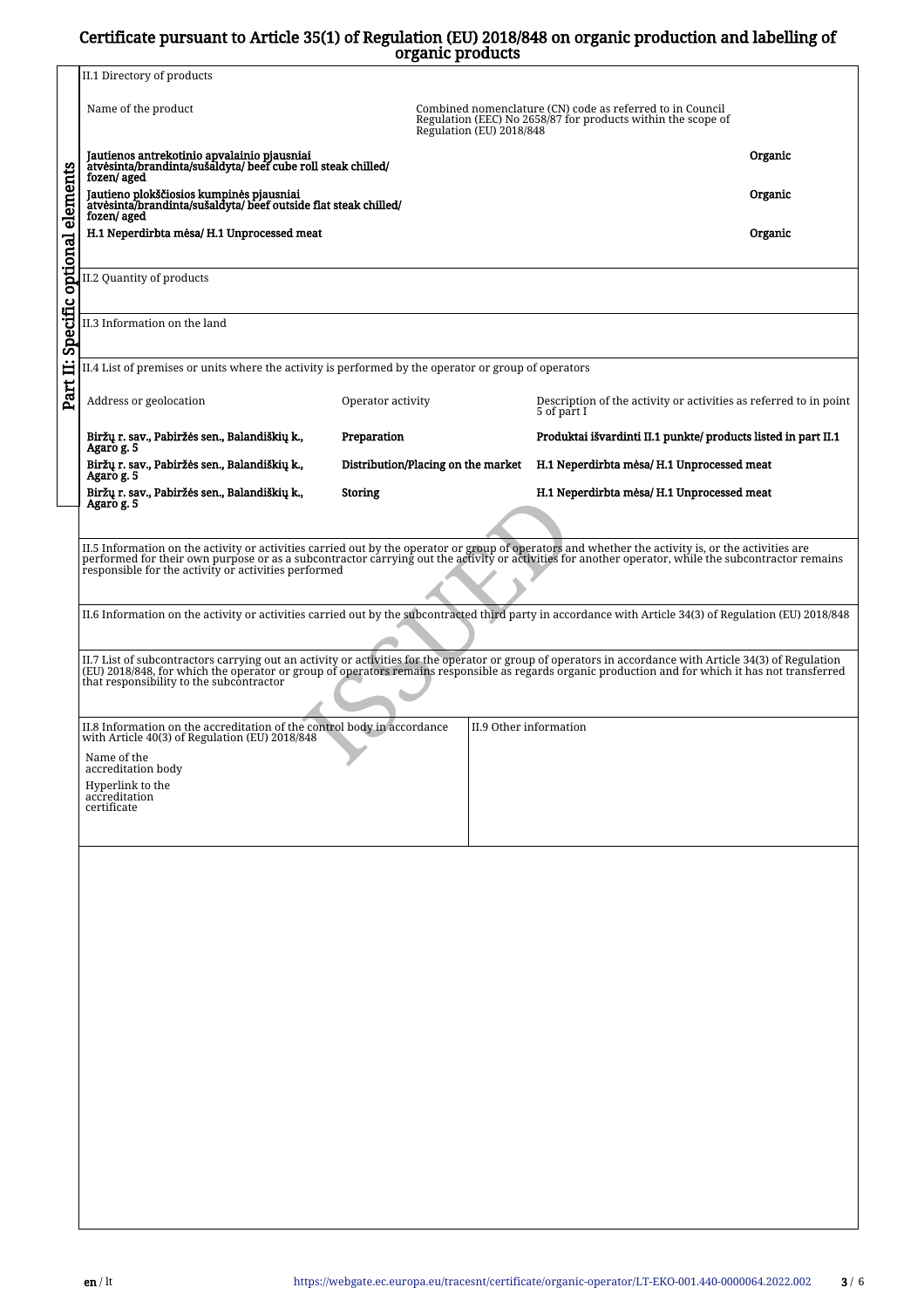## Sertifikatas pagal reglamento (ES) 2018/848 dėl ekologinės gamybos ir ekologiškų produktų ženklinimo 35 straipsnio 1 dalį

|                            |                                                                                          |                                                                  |           | straipsino i dalį                                  |                             |                       |                                                                                                                                                                                                         |            |
|----------------------------|------------------------------------------------------------------------------------------|------------------------------------------------------------------|-----------|----------------------------------------------------|-----------------------------|-----------------------|---------------------------------------------------------------------------------------------------------------------------------------------------------------------------------------------------------|------------|
|                            | I.1 Dokumento numeris                                                                    |                                                                  |           |                                                    | I.2 Veiklos vykdytojo tipas |                       |                                                                                                                                                                                                         |            |
|                            |                                                                                          |                                                                  |           |                                                    |                             |                       |                                                                                                                                                                                                         |            |
|                            | LT-EKO-001.440-0000064.2022.002                                                          |                                                                  |           | $\boxtimes$ Operator                               |                             |                       |                                                                                                                                                                                                         |            |
|                            |                                                                                          |                                                                  |           | $\Box$ Group of operators                          |                             |                       |                                                                                                                                                                                                         |            |
|                            |                                                                                          |                                                                  |           |                                                    |                             |                       |                                                                                                                                                                                                         |            |
|                            |                                                                                          |                                                                  |           |                                                    |                             |                       |                                                                                                                                                                                                         |            |
|                            |                                                                                          |                                                                  |           |                                                    |                             |                       |                                                                                                                                                                                                         |            |
|                            |                                                                                          |                                                                  |           |                                                    |                             |                       |                                                                                                                                                                                                         |            |
|                            |                                                                                          |                                                                  |           |                                                    |                             |                       |                                                                                                                                                                                                         |            |
|                            |                                                                                          |                                                                  |           |                                                    |                             |                       |                                                                                                                                                                                                         |            |
| dalis: Privalomi elementai |                                                                                          |                                                                  |           |                                                    |                             |                       |                                                                                                                                                                                                         |            |
|                            |                                                                                          | I.3 Veiklos vykdytojas arba veiklos vykdytojų grupė              |           |                                                    |                             |                       | I.4 Kompetetinga institucija ar kontrolės institucija / kontrolės įstaiga                                                                                                                               |            |
|                            | Pavadinimas                                                                              | <b>UAB AGARAS</b>                                                |           |                                                    | Institucijos                | Ekoagros (LT-EKO-001) |                                                                                                                                                                                                         |            |
|                            | Agaro g. 5, Balandiškių k., Pabiržės sen., Biržų r. LT-<br>41383 Balandiškiai<br>Adresas |                                                                  |           | K. Donelaičio str. 33, LT-44240, Kaunas<br>Adresas |                             |                       |                                                                                                                                                                                                         |            |
|                            |                                                                                          |                                                                  |           |                                                    | Šalis                       | Lietuva               | ISO kodas                                                                                                                                                                                               | LT         |
|                            | Šalis                                                                                    | Lietuva                                                          | ISO kodas | LT                                                 |                             |                       |                                                                                                                                                                                                         |            |
|                            |                                                                                          |                                                                  |           |                                                    |                             |                       |                                                                                                                                                                                                         |            |
|                            |                                                                                          | I.5 Veiklos vykdytojo arba veiklos vykdytojų grupės veikla (-os) |           |                                                    |                             |                       |                                                                                                                                                                                                         |            |
|                            |                                                                                          | • Distribution/Placing on the market                             |           |                                                    |                             |                       |                                                                                                                                                                                                         |            |
|                            |                                                                                          |                                                                  |           |                                                    |                             |                       |                                                                                                                                                                                                         |            |
|                            | • Preparation                                                                            |                                                                  |           |                                                    |                             |                       |                                                                                                                                                                                                         |            |
|                            | • Storing                                                                                |                                                                  |           |                                                    |                             |                       |                                                                                                                                                                                                         |            |
|                            |                                                                                          |                                                                  |           |                                                    |                             |                       |                                                                                                                                                                                                         |            |
|                            |                                                                                          |                                                                  |           |                                                    |                             |                       |                                                                                                                                                                                                         |            |
|                            |                                                                                          |                                                                  |           |                                                    |                             |                       | I.6 Produktų kategorija ar kategorijos, kaip nurodyta Europos Parlamento ir Tarybos reglamento (ES) 2018/848 35 straipsnio 7 dalyje, ir gamybos                                                         |            |
|                            | metodai                                                                                  |                                                                  |           |                                                    |                             |                       |                                                                                                                                                                                                         |            |
|                            |                                                                                          | · (b) ūkiniai gyvūnai ir neperdirbti gyvulininkystės produktai   |           |                                                    |                             |                       |                                                                                                                                                                                                         |            |
|                            |                                                                                          |                                                                  |           |                                                    |                             |                       |                                                                                                                                                                                                         |            |
|                            | Gamybos metodas:                                                                         |                                                                  |           |                                                    |                             |                       |                                                                                                                                                                                                         |            |
|                            |                                                                                          | - Organic production with non-organic production                 |           |                                                    |                             |                       |                                                                                                                                                                                                         |            |
|                            |                                                                                          |                                                                  |           |                                                    |                             |                       |                                                                                                                                                                                                         |            |
|                            |                                                                                          |                                                                  |           |                                                    |                             |                       |                                                                                                                                                                                                         |            |
|                            |                                                                                          |                                                                  |           |                                                    |                             |                       |                                                                                                                                                                                                         |            |
|                            |                                                                                          |                                                                  |           |                                                    |                             |                       | Šis dokumentas išduotas pagal Reglamento (ES) 2018/848 nuostatas siekiant patvirtinti, kad veiklos vykdytojas ar veiklos vykdytojų grupė<br>(pasirinkite atitinkamai) laikosi to reglamento reikalavimų |            |
|                            |                                                                                          |                                                                  |           |                                                    |                             |                       |                                                                                                                                                                                                         |            |
|                            |                                                                                          |                                                                  |           |                                                    |                             |                       |                                                                                                                                                                                                         |            |
|                            | I.7 Data, vieta                                                                          |                                                                  |           |                                                    | I.8 Galiojimas              |                       |                                                                                                                                                                                                         |            |
|                            |                                                                                          |                                                                  |           |                                                    |                             |                       |                                                                                                                                                                                                         |            |
|                            | Pavadinimas                                                                              | Eglė<br>AKELAITIENĖ                                              | Parašas   |                                                    | Sertifikatas galioja nuo    |                       | 03/05/2022<br>iki                                                                                                                                                                                       | 30/04/2023 |
|                            |                                                                                          |                                                                  |           |                                                    |                             |                       |                                                                                                                                                                                                         |            |
|                            | Data                                                                                     | 04 gegužė 2022<br>08:44:45 +0200                                 |           |                                                    |                             |                       |                                                                                                                                                                                                         |            |
|                            |                                                                                          | <b>CEST</b>                                                      |           |                                                    |                             |                       |                                                                                                                                                                                                         |            |
|                            |                                                                                          |                                                                  |           |                                                    |                             |                       |                                                                                                                                                                                                         |            |
|                            | Vieta                                                                                    | Kaunas (LT)                                                      |           |                                                    |                             |                       |                                                                                                                                                                                                         |            |
|                            |                                                                                          |                                                                  |           |                                                    |                             |                       |                                                                                                                                                                                                         |            |
|                            |                                                                                          |                                                                  |           |                                                    |                             |                       |                                                                                                                                                                                                         |            |
|                            |                                                                                          |                                                                  |           |                                                    |                             |                       |                                                                                                                                                                                                         |            |
|                            |                                                                                          |                                                                  |           |                                                    |                             |                       |                                                                                                                                                                                                         |            |
|                            |                                                                                          |                                                                  |           |                                                    |                             |                       |                                                                                                                                                                                                         |            |
|                            |                                                                                          |                                                                  |           |                                                    |                             |                       |                                                                                                                                                                                                         |            |
|                            |                                                                                          |                                                                  |           |                                                    |                             |                       |                                                                                                                                                                                                         |            |
|                            |                                                                                          |                                                                  |           |                                                    |                             |                       |                                                                                                                                                                                                         |            |
|                            |                                                                                          |                                                                  |           |                                                    |                             |                       |                                                                                                                                                                                                         |            |
|                            |                                                                                          |                                                                  |           |                                                    |                             |                       |                                                                                                                                                                                                         |            |
|                            |                                                                                          |                                                                  |           |                                                    |                             |                       |                                                                                                                                                                                                         |            |
|                            |                                                                                          |                                                                  |           |                                                    |                             |                       |                                                                                                                                                                                                         |            |
|                            |                                                                                          |                                                                  |           |                                                    |                             |                       |                                                                                                                                                                                                         |            |
|                            |                                                                                          |                                                                  |           |                                                    |                             |                       |                                                                                                                                                                                                         |            |
|                            |                                                                                          |                                                                  |           |                                                    |                             |                       |                                                                                                                                                                                                         |            |
|                            |                                                                                          |                                                                  |           |                                                    |                             |                       |                                                                                                                                                                                                         |            |
|                            |                                                                                          |                                                                  |           |                                                    |                             |                       |                                                                                                                                                                                                         |            |
|                            |                                                                                          |                                                                  |           |                                                    |                             |                       |                                                                                                                                                                                                         |            |
|                            |                                                                                          |                                                                  |           |                                                    |                             |                       |                                                                                                                                                                                                         |            |
|                            |                                                                                          |                                                                  |           |                                                    |                             |                       |                                                                                                                                                                                                         |            |
|                            |                                                                                          |                                                                  |           |                                                    |                             |                       |                                                                                                                                                                                                         |            |
|                            |                                                                                          |                                                                  |           |                                                    |                             |                       |                                                                                                                                                                                                         |            |
|                            |                                                                                          |                                                                  |           |                                                    |                             |                       |                                                                                                                                                                                                         |            |
|                            |                                                                                          |                                                                  |           |                                                    |                             |                       |                                                                                                                                                                                                         |            |
|                            |                                                                                          |                                                                  |           |                                                    |                             |                       |                                                                                                                                                                                                         |            |
|                            |                                                                                          |                                                                  |           |                                                    |                             |                       |                                                                                                                                                                                                         |            |
|                            |                                                                                          |                                                                  |           |                                                    |                             |                       |                                                                                                                                                                                                         |            |
|                            |                                                                                          |                                                                  |           |                                                    |                             |                       |                                                                                                                                                                                                         |            |
|                            |                                                                                          |                                                                  |           |                                                    |                             |                       |                                                                                                                                                                                                         |            |
|                            |                                                                                          |                                                                  |           |                                                    |                             |                       |                                                                                                                                                                                                         |            |
|                            |                                                                                          |                                                                  |           |                                                    |                             |                       |                                                                                                                                                                                                         |            |
|                            |                                                                                          |                                                                  |           |                                                    |                             |                       |                                                                                                                                                                                                         |            |
|                            |                                                                                          |                                                                  |           |                                                    |                             |                       |                                                                                                                                                                                                         |            |
|                            |                                                                                          |                                                                  |           |                                                    |                             |                       |                                                                                                                                                                                                         |            |
|                            |                                                                                          |                                                                  |           |                                                    |                             |                       |                                                                                                                                                                                                         |            |
|                            |                                                                                          |                                                                  |           |                                                    |                             |                       |                                                                                                                                                                                                         |            |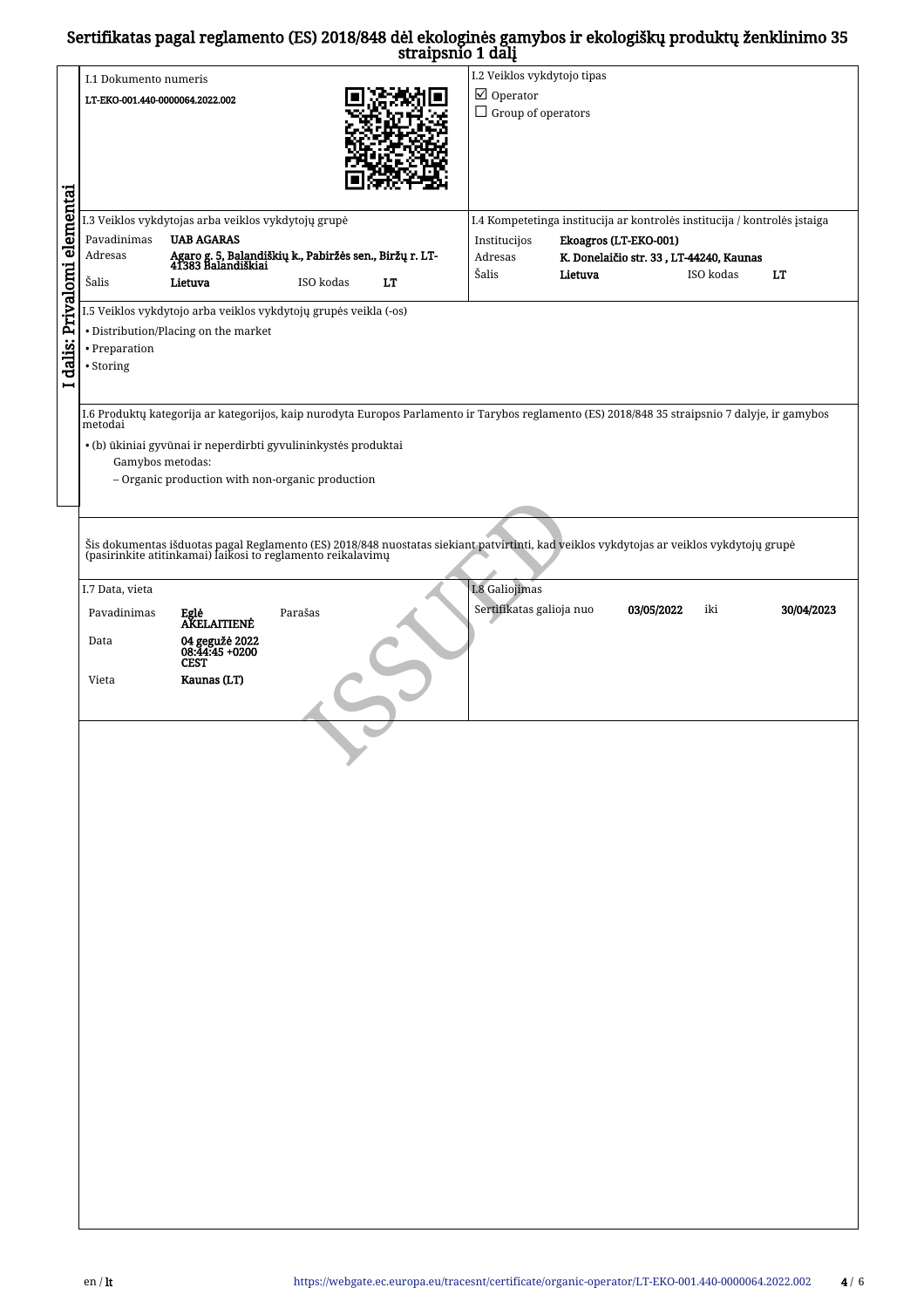## Sertifikatas pagal reglamento (ES) 2018/848 dėl ekologinės gamybos ir ekologiškų produktų ženklinimo 35 straipsnio 1 dalį

|                                 | ---- - -                                                                                                                                                                                                                                                                                                                                                                                       |                    |
|---------------------------------|------------------------------------------------------------------------------------------------------------------------------------------------------------------------------------------------------------------------------------------------------------------------------------------------------------------------------------------------------------------------------------------------|--------------------|
|                                 | II.1 Produktų katologas                                                                                                                                                                                                                                                                                                                                                                        |                    |
|                                 | Produktų pavadinimas<br>organic.operator.certificate.products.list.nomenclatureGUICom<br>bined nomenclature (CN) code as referred to in Council<br>Regulation (EEC) No 2658/87 for products within the scope of<br>Regulation (EU) 2018/848Produktų, kuriems taikomas<br>Reglamentas (ES) 2018/848, Kombinuotosios nomenklatūros<br>(KN) kodas, nurodytas Tarybos reglamente (EEB) Nr. 2658/87 |                    |
| Specialūs neprivalomi elementai | Jautienos skerdena atšaldyta/beef carcass chilled<br>Jautienos apvalainoji išorinė kumpinė atvėsinta/brandinta/<br>sušaldyta/ beef eye round chilled/ frozen/ aged                                                                                                                                                                                                                             | Organic<br>Organic |
|                                 | Jautienos nugarinė atvėsinta/brandinta/sušaldyta/beef<br>striploin chilled/frozen/aged                                                                                                                                                                                                                                                                                                         | Organic            |
|                                 | Jautienos antrekotinis apvalainis<br>atvėsinta/brandinta/sušaldyta / beef cube roll chilled/ frozen/<br>aged                                                                                                                                                                                                                                                                                   | Organic            |
|                                 | Jautienos mentė atvėsinta/brandinta/sušaldyta/ beef shoulder<br>chilled/frozen/aged                                                                                                                                                                                                                                                                                                            | Organic            |
|                                 | Jautienos sprandinė atvėsinta/brandinta/sušaldyta / beef<br>chuck chilled/fozen/aged                                                                                                                                                                                                                                                                                                           | Organic            |
|                                 | Jautienos storoji mentinė atvėsinta/brandinta/sušaldyta/ beef<br>blade bolar chilled/fozen/aged                                                                                                                                                                                                                                                                                                | Organic            |
|                                 | Jautienos vidinė sprandinė atvėsinta/brandinta/sušaldyta/<br>beef chuck tender chilled/fozen/aged                                                                                                                                                                                                                                                                                              | Organic            |
| dalis:                          | Jautienos pomentė atvėsinta/brandinta/sušaldyta/ beef feather<br>blade chilled/ fozen/ aged                                                                                                                                                                                                                                                                                                    | Organic            |
| $\blacksquare$                  | Jautienos priešmentė atvėsinta/brandinta/sušaldyta/ beef shin<br>and shank chilled/fozen/aged                                                                                                                                                                                                                                                                                                  | Organic            |
|                                 | Jautienos išpjova atvėsinta/brandinta/sušaldyta/ beef<br>tenderloin chilled/ fozen/ aged                                                                                                                                                                                                                                                                                                       | Organic            |
|                                 | Jautienos kumpio riešutėlis atvėsinta/brandinta/sušaldyta/<br>beef knuckle chilled/ fozen/ aged                                                                                                                                                                                                                                                                                                | Organic            |
|                                 | Jautienos plokščioji išorinė kumpinė<br>atvėsinta/brandinta/sušaldyta/ beef outside flat chilled/ fozen/<br>aged                                                                                                                                                                                                                                                                               | Organic            |
|                                 | Jautienos apipjaustyta vidurinė kumpinė<br>atvėsinta/brandinta/sušaldyta/ beef topside chilled/ fozen/<br>aged                                                                                                                                                                                                                                                                                 | Organic            |
|                                 | Jautienos apvalioji kumpinė uodeginė/brandinta/sušaldyta /<br>beef rump chilled/fozen/aged                                                                                                                                                                                                                                                                                                     | Organic            |
|                                 | Jautienos paslėpsninė atvėsinta/brandinta/sušaldyta/ beef<br>flank chilled/fozen/aged                                                                                                                                                                                                                                                                                                          | Organic            |
|                                 | Jautienos krūtinė atvėsinta/brandinta/sušaldyta/ beef brisket<br>chilled/fozen/aged                                                                                                                                                                                                                                                                                                            | Organic            |
|                                 | Jautiena iškaulinta 94/6 atvėsinta/sušaldyta/ beef trimming<br>(94/6) chilled/ fozen/ aged                                                                                                                                                                                                                                                                                                     | Organic            |
|                                 | Jautiena iškaulinta 90/10 atvėsinta/brandinta/sušaldyta/ beef<br>trimming (90/10) chilled/ fozen/ aged                                                                                                                                                                                                                                                                                         | Organic            |
|                                 | Jautiena iškaulinta 85/15 atvėsinta/brandinta/sušaldyta/beef<br>trimming (85/15) chilled/fozen/aged                                                                                                                                                                                                                                                                                            | Organic            |
|                                 | Jautiena iškaulinta 80/20 atvėsinta/brandinta/sušaldyta/ beef<br>trimming (80/20) chilled/ fozen/ aged                                                                                                                                                                                                                                                                                         | Organic            |
|                                 | Jautiena iškaulinta 70/30 atvėsinta/brandinta/sušaldyta/ beef<br>trimming (70/30) chilled/ fozen/ aged                                                                                                                                                                                                                                                                                         | Organic            |
|                                 | Jautienos riebalinė žaliava sušaldyta / beef outside fat chilled/<br>fozen/aged                                                                                                                                                                                                                                                                                                                | Organic            |
|                                 | Jautienos papilvės stormena atvėsinta/brandinta/sušaldyta/<br>beef flank steak chilled/ fozen/ aged                                                                                                                                                                                                                                                                                            | Organic            |
|                                 | Jautienos viršutinė uodeginės dalis<br>atvėsinta/brandinta/sušaldyta / beef cap of rump chilled/<br>fozen/ aged                                                                                                                                                                                                                                                                                | Organic            |
|                                 | Jautienos trikampė uodeginė atvėsinta/brandinta/sušaldyta/<br>beef rump tail chilled/fozen/aged                                                                                                                                                                                                                                                                                                | Organic            |
|                                 | Jautiena nugarinė su kaulu ir išpjova<br>atvėsinta/brandinta/sušaldyta/ beef loin bone-in chilled/<br>fozen/ aged                                                                                                                                                                                                                                                                              | Organic            |
|                                 | Jautienos smulkinta mėsa atvėsinta/brandinta/sušaldyta/ beef<br>mince meat chilled/fozen/aged                                                                                                                                                                                                                                                                                                  | Organic            |
|                                 | Jautienos nugarinės pjausniai atvėsinta/brandinta/sušaldyta/<br>beef striploin steak chilled/ fozen/ aged                                                                                                                                                                                                                                                                                      | Organic            |
|                                 | Jautienos vidurinės kumpinės pjausniai<br>atvėsinta/brandinta/sušaldyta/beef topside steak chilled/<br>fozen/aged                                                                                                                                                                                                                                                                              | Organic            |
|                                 | Jautienos apvalainosios kumpinės pjausniai<br>atvėsinta/brandinta/sušaldyta/ beef eye round chilled/ fozen/<br>aged                                                                                                                                                                                                                                                                            | Organic            |
|                                 | Jautienos sprandinės pjausniai atvėsinta/brandinta/sušaldyta/<br>beef chuck roll chilled/fozen/aged                                                                                                                                                                                                                                                                                            | Organic            |
|                                 | Jautienos mėsa troškinimui atvėsinta/brandinta/sušaldyta/<br>beef for stew chilled/fozen/aged                                                                                                                                                                                                                                                                                                  | Organic            |